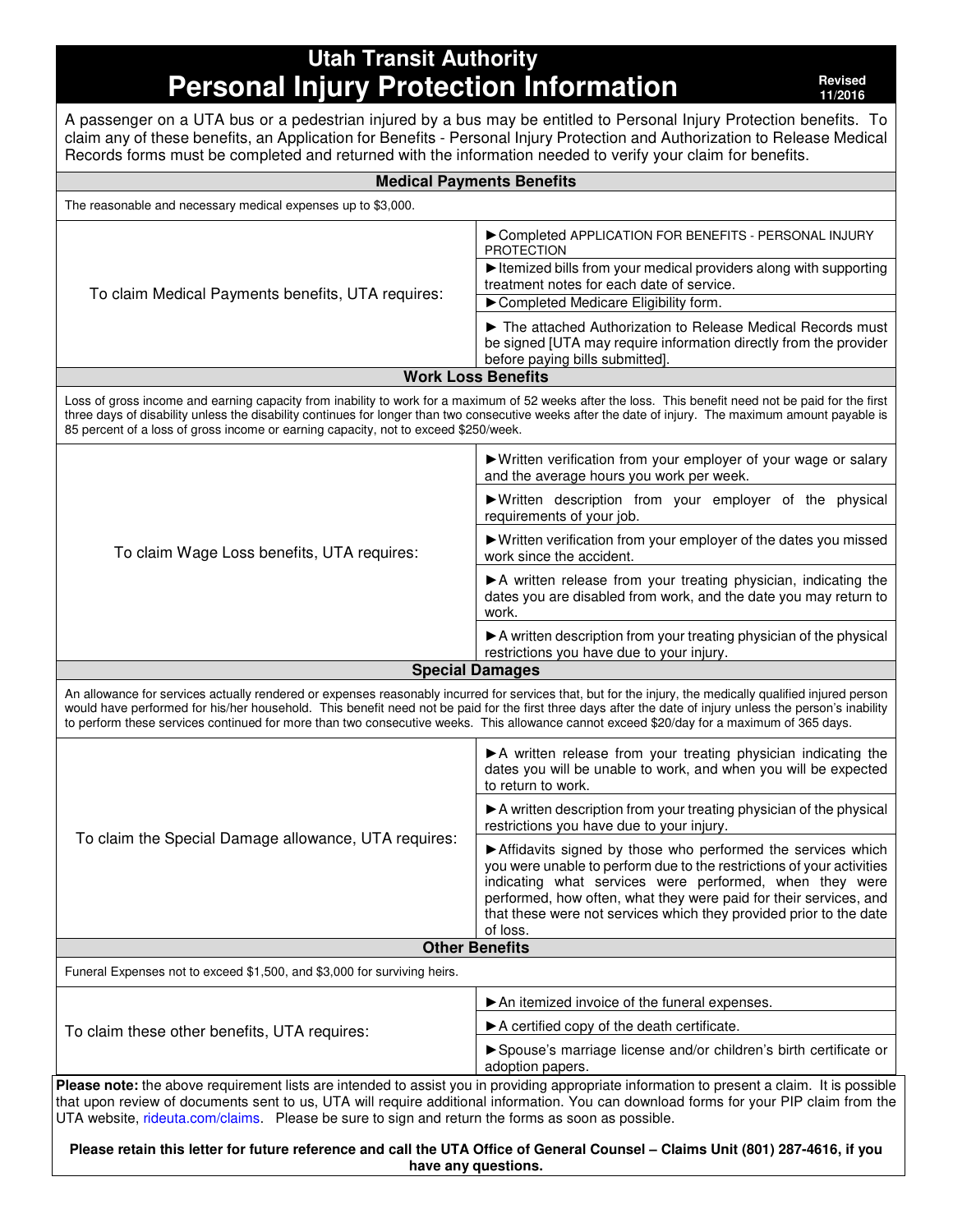# **APPLICATION FOR BENEFITS - PERSONAL INJURY PROTECTION**

### **Utah Transit Authority**

669 West 200 South Salt Lake City, UT 84101

TO ENABLE US TO DETERMINE IF YOU ARE ENTITLED TO BENEFITS UNDER THE UTAH PERSONAL INJURY PROTECTION LAW, PLEASE COMPLETE THIS FORM AND RETURN IT PROMPTLY. PAYMENT OF BENEFITS IS NOT AN ADMISSION OF LIABILITY FOR YOUR INJURIES.

## **IMPORTANT:**

- 1. To be eligible for benefits you must complete and sign this application.
- 2. You must also sign the applicable forms/authorizations below.

| Your name:                                                                  |                                                                                                            |                              |             |                                             | Phone:<br>home - |        | work -                                                   |
|-----------------------------------------------------------------------------|------------------------------------------------------------------------------------------------------------|------------------------------|-------------|---------------------------------------------|------------------|--------|----------------------------------------------------------|
| Your address:                                                               |                                                                                                            |                              |             |                                             | Date of Birth:   |        | Social Security No.                                      |
| Date and Time of Accident                                                   |                                                                                                            | Place of Accident:           |             |                                             |                  |        |                                                          |
|                                                                             | am or                                                                                                      |                              |             |                                             |                  |        |                                                          |
| pm                                                                          |                                                                                                            |                              |             |                                             |                  |        |                                                          |
| Brief Description of Accident (attach a separate sheet of paper if needed): |                                                                                                            |                              |             |                                             |                  |        |                                                          |
|                                                                             |                                                                                                            |                              |             |                                             |                  |        |                                                          |
|                                                                             |                                                                                                            |                              |             |                                             |                  |        |                                                          |
| Describe Your Injury (attach a separate sheet of paper if needed):          |                                                                                                            |                              |             |                                             |                  |        |                                                          |
|                                                                             |                                                                                                            |                              |             |                                             |                  |        |                                                          |
| Were you treated by a doctor?                                               | Doctor's Name and Address:                                                                                 |                              |             |                                             |                  |        |                                                          |
| Yes $\Box$<br>No <sub>□</sub>                                               |                                                                                                            |                              |             |                                             |                  |        |                                                          |
| If treated in a Hospital were you:                                          |                                                                                                            | Hospital Name and Address:   |             |                                             |                  |        |                                                          |
| Inpatient <sup>o</sup> Outpatient                                           |                                                                                                            |                              |             |                                             |                  |        |                                                          |
| $\Box$                                                                      |                                                                                                            |                              |             |                                             |                  |        |                                                          |
| Did you lose wages or salary as a result                                    |                                                                                                            | If yes, amount lost to date: |             | What is your average Weekly Wage or Salary? |                  |        | Are you eligible for Workers Compensation Benefits or    |
| of your injury? Yes $\Box$ No $\Box$                                        | \$                                                                                                         |                              | \$          |                                             |                  |        | benefits under another statutory plan? $Yes \ \Box \ No$ |
|                                                                             |                                                                                                            |                              |             |                                             |                  | $\Box$ |                                                          |
|                                                                             |                                                                                                            |                              |             |                                             |                  |        |                                                          |
|                                                                             | List the Names and Addresses of your employer and other employers for one year prior to the accident date. |                              |             |                                             |                  |        |                                                          |
| <b>Employer Name and Address:</b>                                           |                                                                                                            |                              | Occupation: | From:                                       | To:              |        |                                                          |
| <b>Employer Name and Address:</b>                                           |                                                                                                            |                              | Occupation: | From:                                       | To:              |        |                                                          |
| <b>Employer Name and Address:</b>                                           |                                                                                                            |                              | Occupation: | From:                                       | To:              |        |                                                          |
|                                                                             |                                                                                                            |                              |             |                                             |                  |        |                                                          |
| Your Signature:                                                             |                                                                                                            |                              |             |                                             |                  |        | Date:                                                    |
| (Parent or Guardian if a minor)                                             |                                                                                                            |                              |             |                                             |                  |        |                                                          |
|                                                                             |                                                                                                            |                              |             |                                             |                  |        |                                                          |

## **AUTHORIZATION TO PROVIDE INFORMATION**

I authorize any employer, insurer, or other person or entity to whom a signed or photo-copy of this authorization is delivered, to furnish all information, reports, or copies of records (whether generated by you or acquired from others by you) which may be requested by the Utah Transit Authority or its representatives.

I also specifically authorize the Utah Transit Authority to obtain copies of any and all wage, workers compensation, or other documentation from any insurance carrier file, which may be contained therein.

I waive any privilege I may have against the disclosure of these records to the Utah Transit Authority.

\_\_\_\_\_\_\_\_\_\_\_\_\_\_\_\_\_\_\_\_\_\_\_\_\_\_\_\_\_\_\_\_\_\_\_\_\_\_\_\_\_\_\_\_\_ \_\_\_\_\_\_\_\_\_\_\_\_\_\_\_\_\_\_\_

PRINTED NAME

erican and the Signature (Parent or Guardian if a minor) solution of the Social Security No. DATE SOCIAL SECURITY NO.

**PLEASE NOTE: THE MEDICARE ELIGIBILITY AND MEDICAL AUTHORIZATION FORMS (ATTACHED HERETO) MUST BE COMPLETED, SIGNED IN ORDER TO PROCESS A CLAIM.**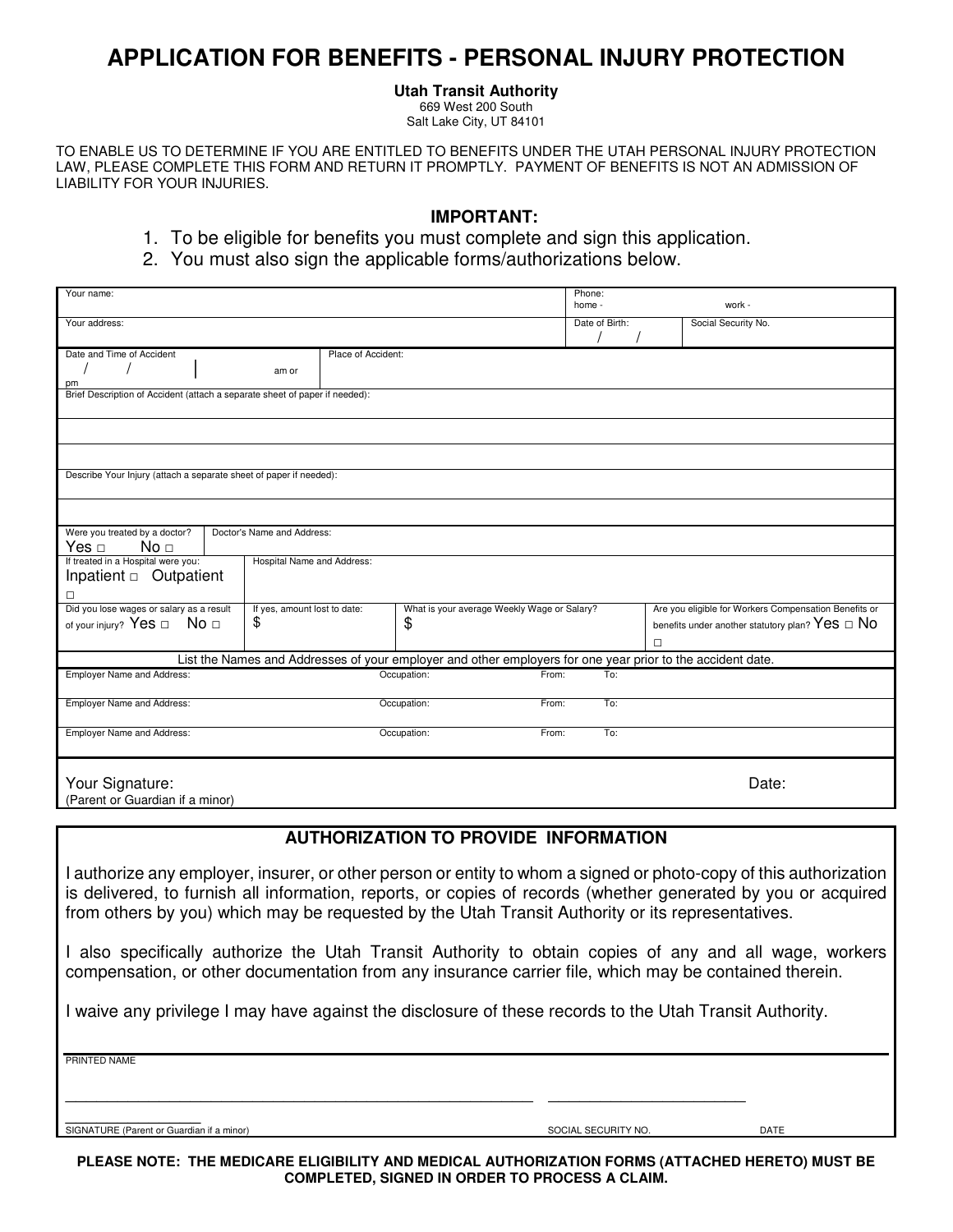# **AUTHORIZATION TO RELEASE MEDICAL RECORDS**

I hereby authorize and request that you release **all medical films and records, including drug, alcohol, and psychiatric records** in your possession for treatment you have provided me for the past ten (10) years.

I authorize the release of this information to **THE UTAH TRANSIT AUTHORITY** and/or its representative for the purpose of verifying, evaluating, and managing my claim. I understand that, once information is disclosed pursuant to this authorization, it is possible that it will no longer be protected by medical privacy laws and may be subject to re-disclosure as necessary to process or pursue this claim.

I reserve the right to revoke this authorization at any time by sending written notification to the Office of General Counsel at the Utah Transit Authority and to your facility.

I understand that this authorization will expire one year from the date of my signature on this form.

# **PHOTOCOPIES OF THIS AUTHORIZATION ARE AS VALID AS THE ORIGINAL**

 $\overline{\phantom{a}}$  , which is a set of the set of the set of the set of the set of the set of the set of the set of the set of the set of the set of the set of the set of the set of the set of the set of the set of the set of th Signature of Patient (Parent or Guardian if a minor)

 $\frac{1}{2}$  , and the contract of the contract of the contract of the contract of the contract of the contract of the contract of the contract of the contract of the contract of the contract of the contract of the contract Date Signed

 $\overline{\phantom{a}}$  , which is a set of the set of the set of the set of the set of the set of the set of the set of the set of the set of the set of the set of the set of the set of the set of the set of the set of the set of th

Patient's Name (printed)

 $\overline{\phantom{a}}$  , and the contract of the contract of the contract of the contract of the contract of the contract of the contract of the contract of the contract of the contract of the contract of the contract of the contrac Street Address

 $\overline{\phantom{a}}$  , which is a set of the set of the set of the set of the set of the set of the set of the set of the set of the set of the set of the set of the set of the set of the set of the set of the set of the set of th City/State/Zip

 $\overline{\phantom{a}}$  , and the contract of the contract of the contract of the contract of the contract of the contract of the contract of the contract of the contract of the contract of the contract of the contract of the contrac Telephone No. SS#

Date of Birth

**\*\*THIS IS NOT A RELEASE OF CLAIM FOR INJURIES\*\*** 

**Failure to release this information may result in a denial in whole or in part of this claim.** 

**Mail Records to: Office of General Counsel Claims Unit Utah Transit Authority 669 West 200 South Salt Lake City, UT 84101** 

 $\overline{\phantom{a}}$  , which is a set of the set of the set of the set of the set of the set of the set of the set of the set of the set of the set of the set of the set of the set of the set of the set of the set of the set of th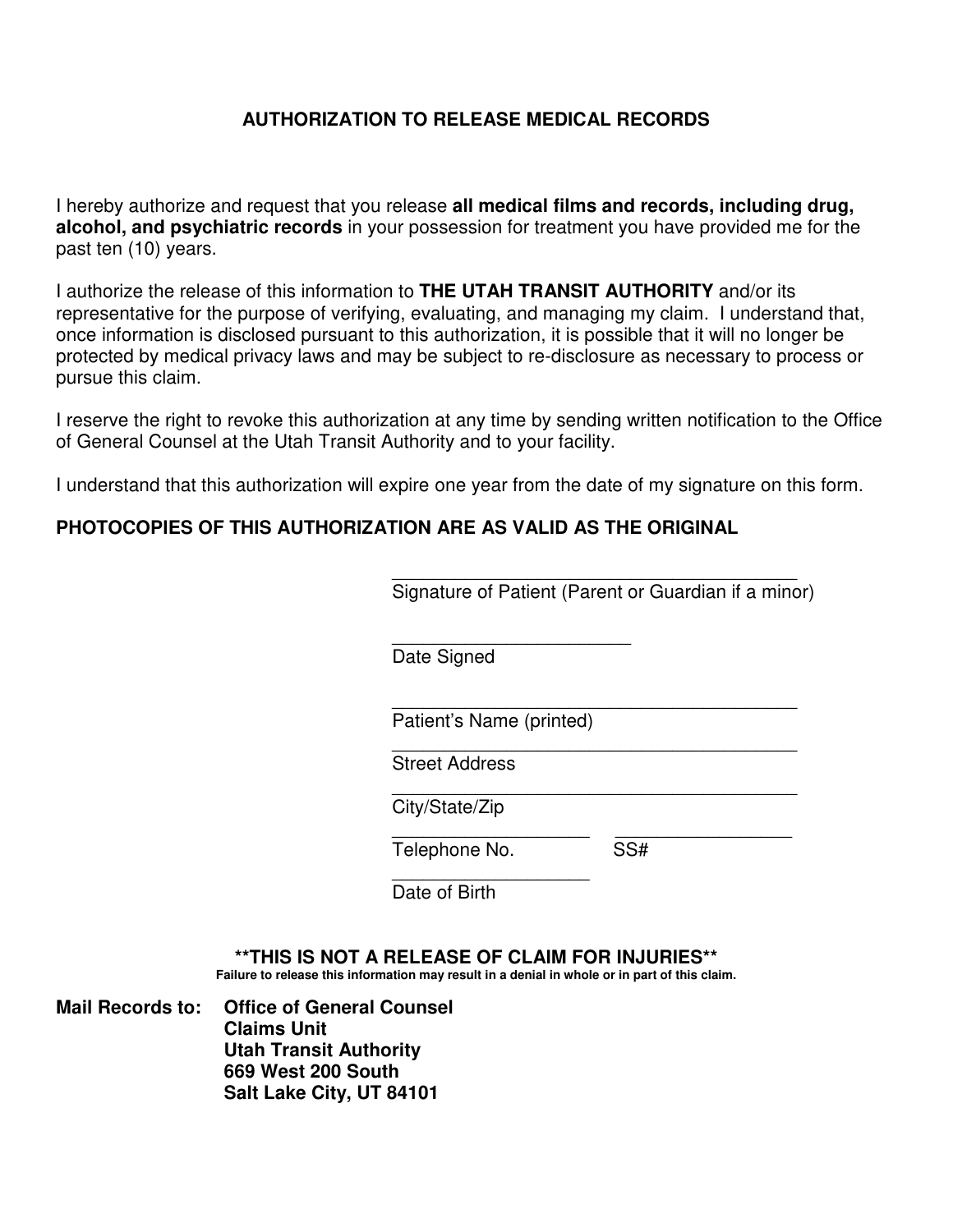The Centers for Medicare & Medicaid Services (CMS) is the federal agency that oversees the Medicare program. Many Medicare beneficiaries have other insurance in addition to their Medicare benefits. Sometimes, Medicare is supposed to pay after the other insurance. However, if certain other insurance delays payment, Medicare may make a "conditional payment" so as not to inconvenience the beneficiary, and recover after the other insurance pays.

Section 111 of the Medicare, Medicaid and SCHIP Extension Act of 2007 (MMSEA), a new federal law that became effective January 1, 2009, requires that liability insurers (including self-insurers), no-fault insurers, and workers' compensation plans report specific information about Medicare beneficiaries who have other insurance coverage. This reporting is to assist CMS and other insurance plans to properly coordinate payment of benefits among plans so that your claims are paid promptly and correctly.

We are asking you to the answer the questions below so that we may comply with this law.

| Please review this picture of the |
|-----------------------------------|
| Medicare card to determine if you |
| have, or have ever had, a similar |
| Medicare card.                    |



#### Section I

| Are you presently, or have you ever been, enrolled in Medicare Part A or Part B?                    |               | $\Box$ Yes<br>$\Box$ No      |
|-----------------------------------------------------------------------------------------------------|---------------|------------------------------|
| If yes, please complete the following. If no, proceed to Section II.                                |               |                              |
| Full Name: (Please print the name exactly as it appears on your SSN or Medicare card if available.) |               |                              |
| <b>Medicare Claim Number:</b>                                                                       | Date of Birth |                              |
|                                                                                                     | (Mo/Day/Year) |                              |
| <b>Social Security Number:</b>                                                                      | <b>Sex</b>    | $\Box$ Female<br>$\Box$ Male |
| (If Medicare Claim Number is Unavailable)                                                           |               |                              |

#### **Section II**

I understand that the information requested is to assist the requesting insurance arrangement to accurately coordinate benefits with Medicare and to meet its mandatory reporting obligations under Medicare law.

**Claimant Name (Please Print)** 

**Claim Number** 

Name of Person Completing This Form If Claimant is Unable (Please Print)

**Signature of Person Completing This Form** 

**Date** 

If you have completed Sections I and II above, stop here. If you are refusing to provide the information requested in Sections I and II, proceed to Section III.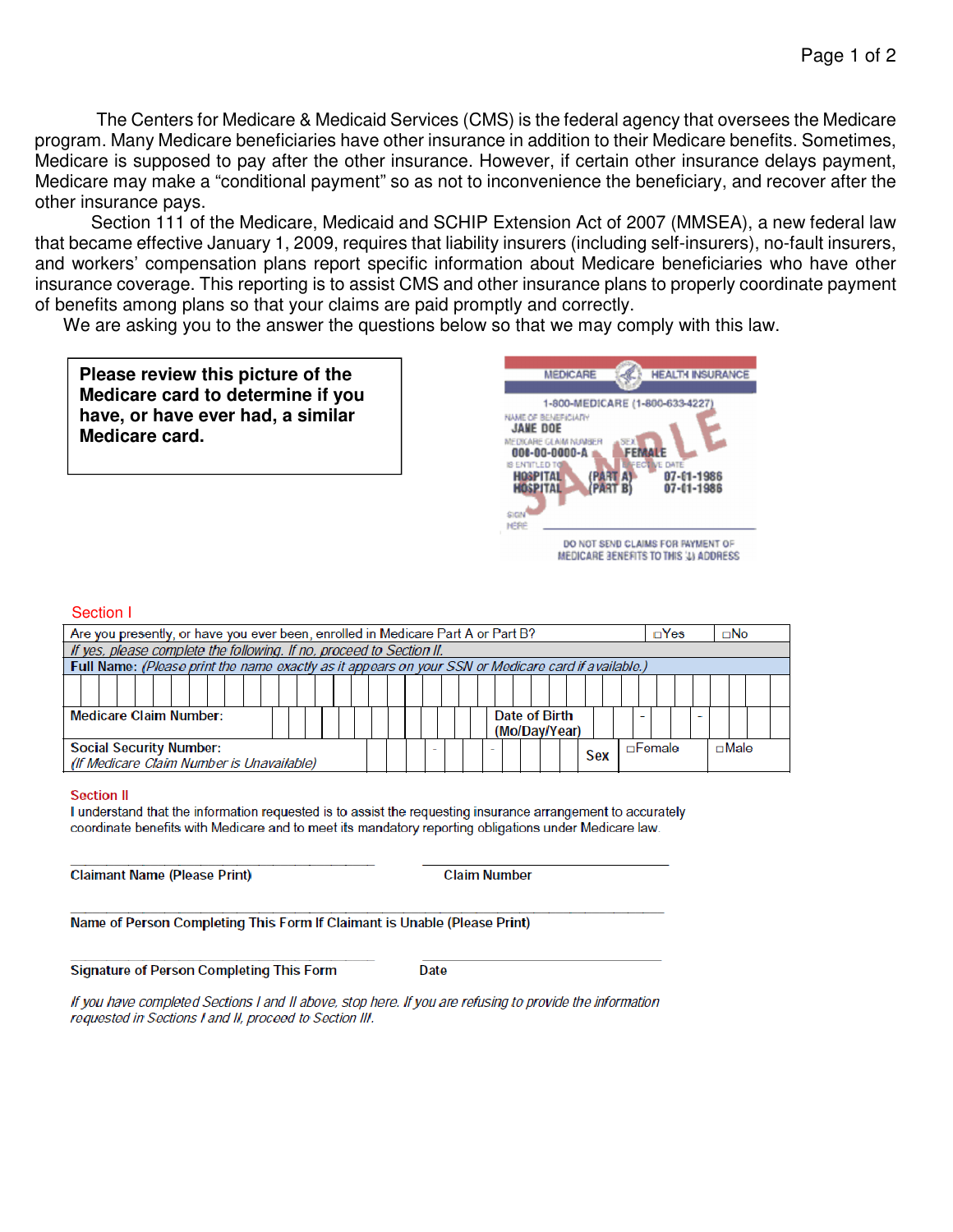## **Section III**

### \_\_\_\_\_\_\_\_\_\_\_\_\_\_\_\_\_\_\_\_\_\_\_\_\_\_\_\_\_\_\_\_\_\_\_\_\_\_ \_\_\_\_\_\_\_\_\_\_\_\_\_\_\_\_\_\_\_\_\_\_ **Claimant Name (Please Print)** Claim Number

For the reason(s) listed below, I have not provided the information requested. I understand that if I am a Medicare beneficiary and I do not provide the requested information, I may be violating obligations as a beneficiary to assist Medicare in coordinating benefits to pay my claims correctly and promptly.

\_\_\_\_\_\_\_\_\_\_\_\_\_\_\_\_\_\_\_\_\_\_\_\_\_\_\_\_\_\_\_\_\_\_\_\_\_\_\_\_\_\_\_\_\_\_\_\_\_\_\_\_\_\_\_\_\_\_\_\_\_\_\_\_\_\_\_ \_\_\_\_\_\_\_\_\_\_\_\_\_\_\_\_\_\_\_\_\_\_\_\_\_\_\_\_\_\_\_\_\_\_\_\_\_\_\_\_\_\_\_\_\_\_\_\_\_\_\_\_\_\_\_\_\_\_\_\_\_\_\_\_\_\_\_

\_\_\_\_\_\_\_\_\_\_\_\_\_\_\_\_\_\_\_\_\_\_\_\_\_\_\_\_\_\_\_\_\_\_\_\_\_\_\_\_\_\_\_\_\_\_\_\_\_\_\_\_\_\_\_\_\_\_\_\_\_\_\_\_\_\_\_

# **Reason(s) for Refusal to Provide Requested Information**:

\_\_\_\_\_\_\_\_\_\_\_\_\_\_\_\_\_\_\_\_\_\_\_\_\_\_\_\_\_\_\_\_\_\_\_\_\_\_\_\_\_\_\_\_ \_\_\_\_\_\_\_\_\_\_\_\_\_\_\_\_ **Signature of Person Completing This Form Date**